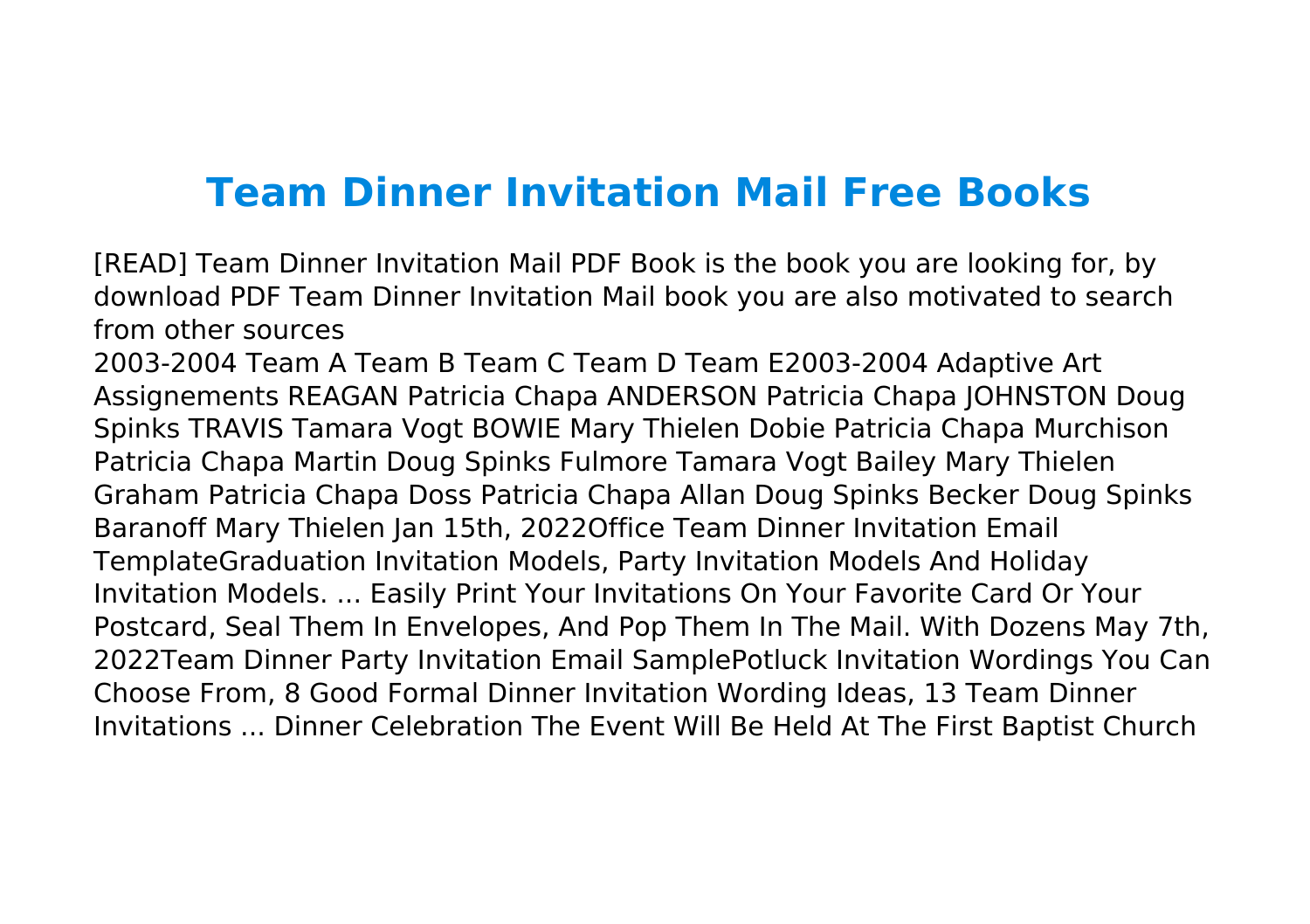Which Is Located At 71 W 4th Street ... Visit The Post For More Birthday Invitation Email For Fabulous Party To Team Dinner Invitation Email To Jun 6th, 2022. TEAM # Vs TEAM # TEAM NAME: TEAM NAME29. What Does GST Stand For? A. GOODS AND SERVICES TAX 30. Name The Canadian City That Calls Itself"the Gateway To The North". A. EDMONTON 31. What Is The Proper Term For The Process Used To Take Salt Out Of Water To Render It Potable? A. DESALINIZATION ONE-MINUTEB Feb 16th, 2022Team Charter Template Team Sponsor: Team Leader: Team ...Team Charter Template Team Name: Version: Subject: Problem/Opportunity Statement:1 Team Sponsor: Team Lea Jan 11th, 2022The Family Dinner Project Pandemic 2020: Virtual Dinner ...THE FAMIY DINNE POECT Pandemic 2020: Virtual Dinner Party Guide Step 2: Figure Out The Food 5 Food Is An Essential In Jun 5th, 2022.

DINNER ON THE Annual DESERT 2020 DINNER ON THE …Dinner & Dessert \$12,500 0 SECURED / 4 AVAILABLE Dinner & Dessert Hosts Will Be Recognized On The Menu Card And Venue Signage. Auction Reception \$7,500 0 SECURED / 2 AVAILABLE The Auction Reception Hosts Will Be Recognized On Venue Signage Plus On A Personalized Pin Worn By Servers. Feb 14th, 2022Slab Dinner For One 21 Slab Dinner For Two 25 - Corky's BBQPhil's Paradise Club 8.49 Ham, Turkey, And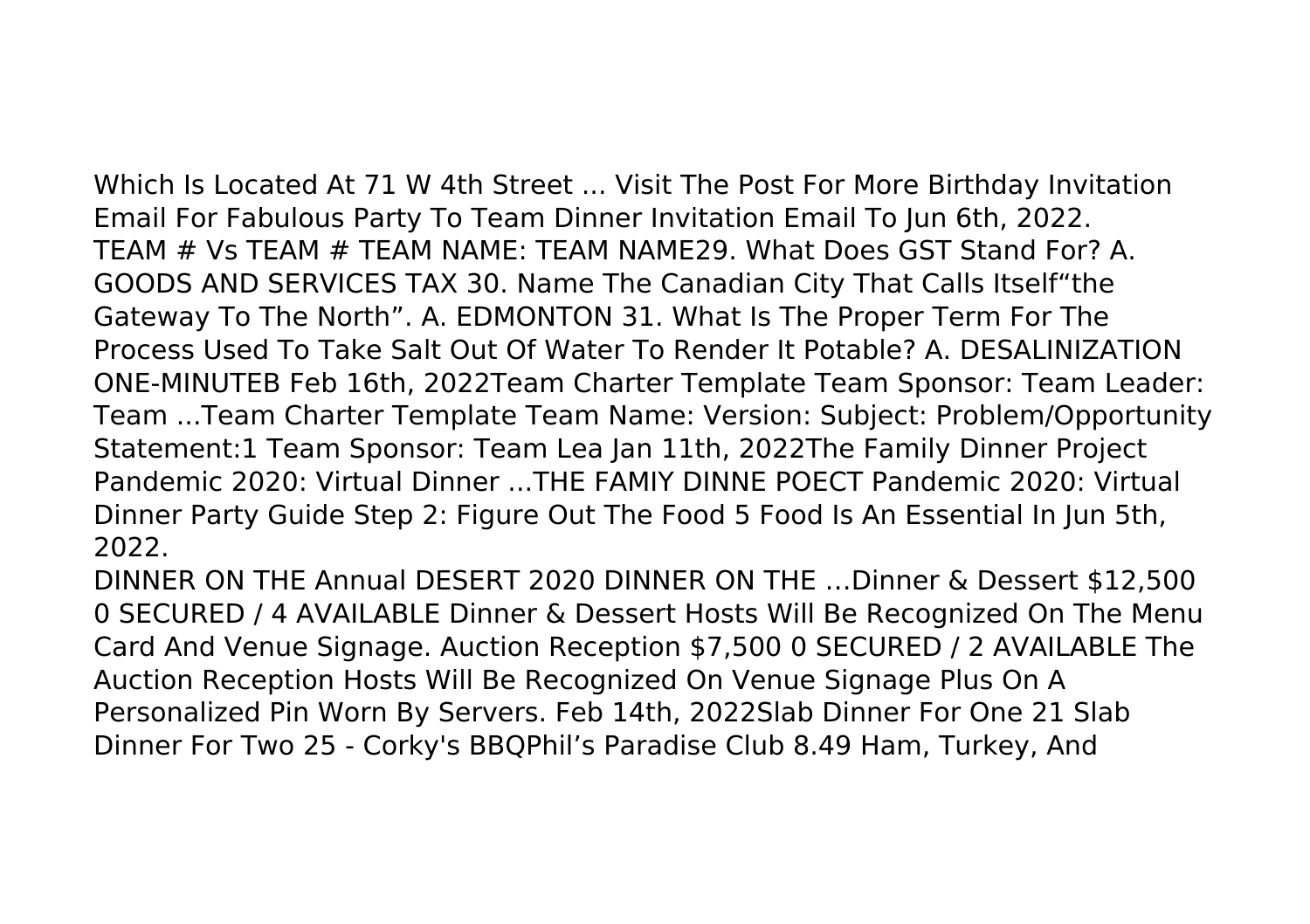Caramalized Bacon On Organic Wheat Bread With Havarti Cheese, Lettuce, Tomato And Honey Mustard. Phil's Original Ham Or Turkey 7.99 Our Smoked Ham Or Turkey On Organic Wheat Bread With Havarti Cheese, Lettuce, Tomato And Honey Mustard. Phil's Jan 15th, 2022SET DINNER INTERNATIONAL BUFFET DINNER With Live StationSheraton Manila Hotel 80 Andrews Avenue, Pasay City 1309 T 632 7902 1800 Www.sheratonmanila.com Minimum Of 150 Persons SET Apr 6th, 2022. The Essex Clipper Dinner Train - 1920's Dinner Romance ...² - Caboose Part Of The Train On Selected "Caboose Weekends". The Extra Fare Of \$5 Is A Direct Donation To The Non-profit, Friends Of The Valley Railroad. Parking And Pricing: There Is Free Parking, And All Prices Include T Feb 2th, 2022Peas Love And Carrots Dinner Dinner Recipes Book 1Peas Love And Carrots Dinner In A Large Skillet, Saute Carrots In Butter For 2 Minutes. Add The Broth, Sugar, Salt And Pepper. Cover And Cook For 2-5 Minutes Or Until Carrots Are Crisp-tender. Add Peas And Cumin. Cook And Stir ... Carrots With Sugar Snap Peas Place Carrots And Enough Water To Cover Them In A Small Saucepan; Bring To A Boil. Feb 17th, 20222014 DINNER INVITATION 8.5x11REPLY CARD Evolving Pastimes 2014 GALA DinnER, SiLEnt AuCtion & AftER PARtY. Title: 2014 DINNER INVI Feb 20th, 2022.

Dinner Invitation - Westporty.orgDinner Invitation Time: 4:30pm Location: Aspetuck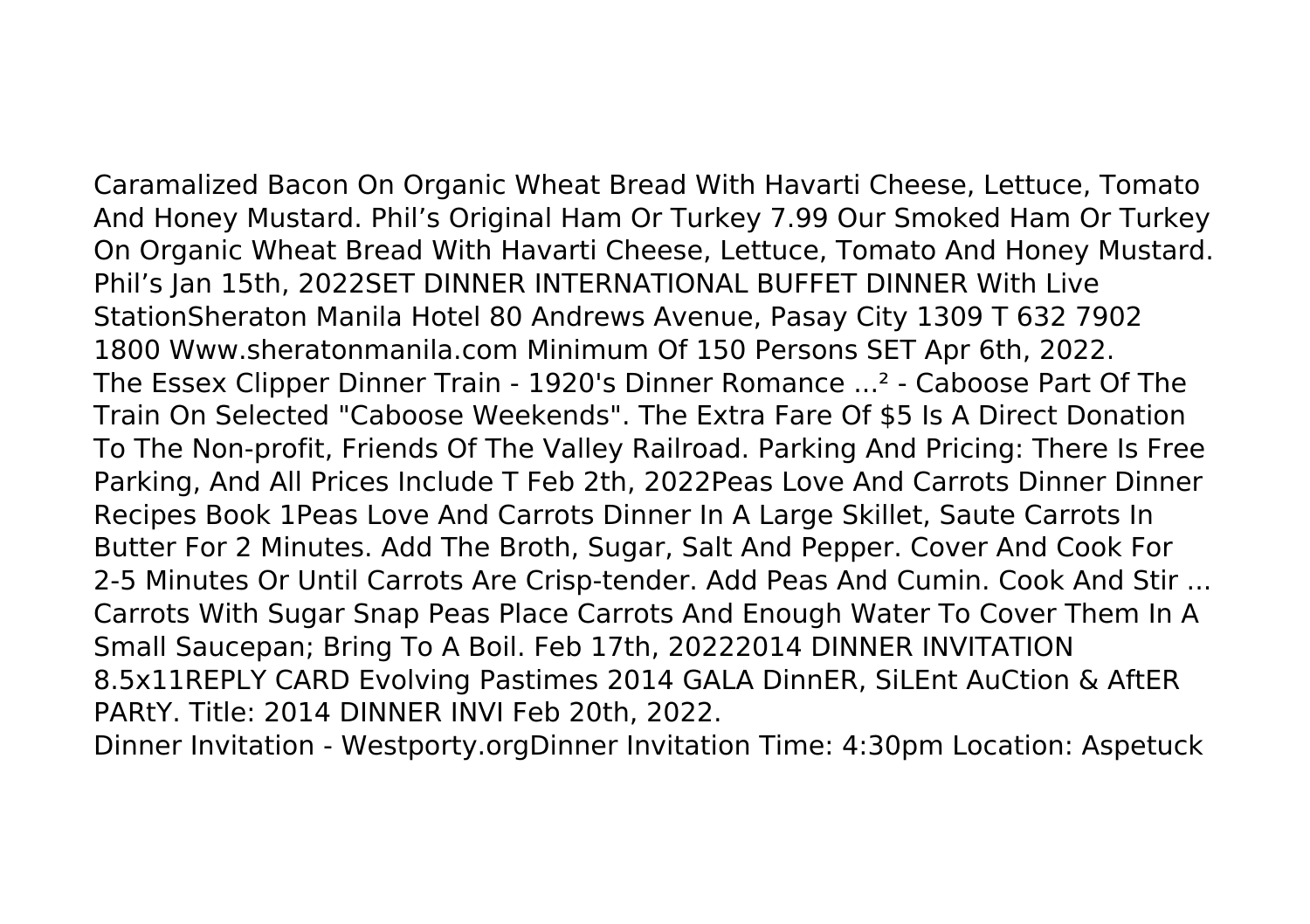Valley Country Club – 67 Old Redding Road, Weston, CT. Please Join YMCA Leaders, Staff, Members, And Guests Immediately Following Our Annual Golf To Apr 22th, 2022Rotary Foundation Dinner Invitation - District 9680An Invitation To The Rotary Foundation Dinner Epping Club 45-47 Rawson St Epping NSW 2121 18 November 2013 6.30pm I Would Like To Buy Tickets At \$67.50 / Head\* \$ I Would Like To Reserve A Table For 10 For \$625 Expiry: / Sig Apr 7th, 2022Brennan Legacy Awards Dinner InvitationBRENNAN LEGACY AWARDS DINNER You Are Cordially Invited To Attend The TUESDAY, NOVEMBER 18, 2014 583 Park Avenue, New York City Park Avenue At 63rd Street, New York City 6:30 Pm Cocktail Reception 7:30 Pm Dinner And Awards Presentation Business Attire Honoring BRAD SMITH Executive Vice Feb 19th, 2022.

NAIOP UPSTATE NEW YORK CHAPTER Awards Dinner InvitationAwards Dinner Invitation And Sponsor Opportunities The Upstate New York NAIOP Chapter Is Pleased To Invite You To Its Annual Awards Dinner On January 23, 2020 At 6pm At Salvatore's Italian Garden 6461 Transit Road ... MY PAYMENT IS ENCLOSED (credit Mar 2th, 2022PPM41.0.1.09 Dinner Invitation - POLITICODinner - \$5,000 Per Person For Credit Card Contributions, Please Fax Or Email This Completed Form To 202.471.3542 Or Miller@dga.net Mar 5th, 2022Reagan Dinner Invitation - Grimes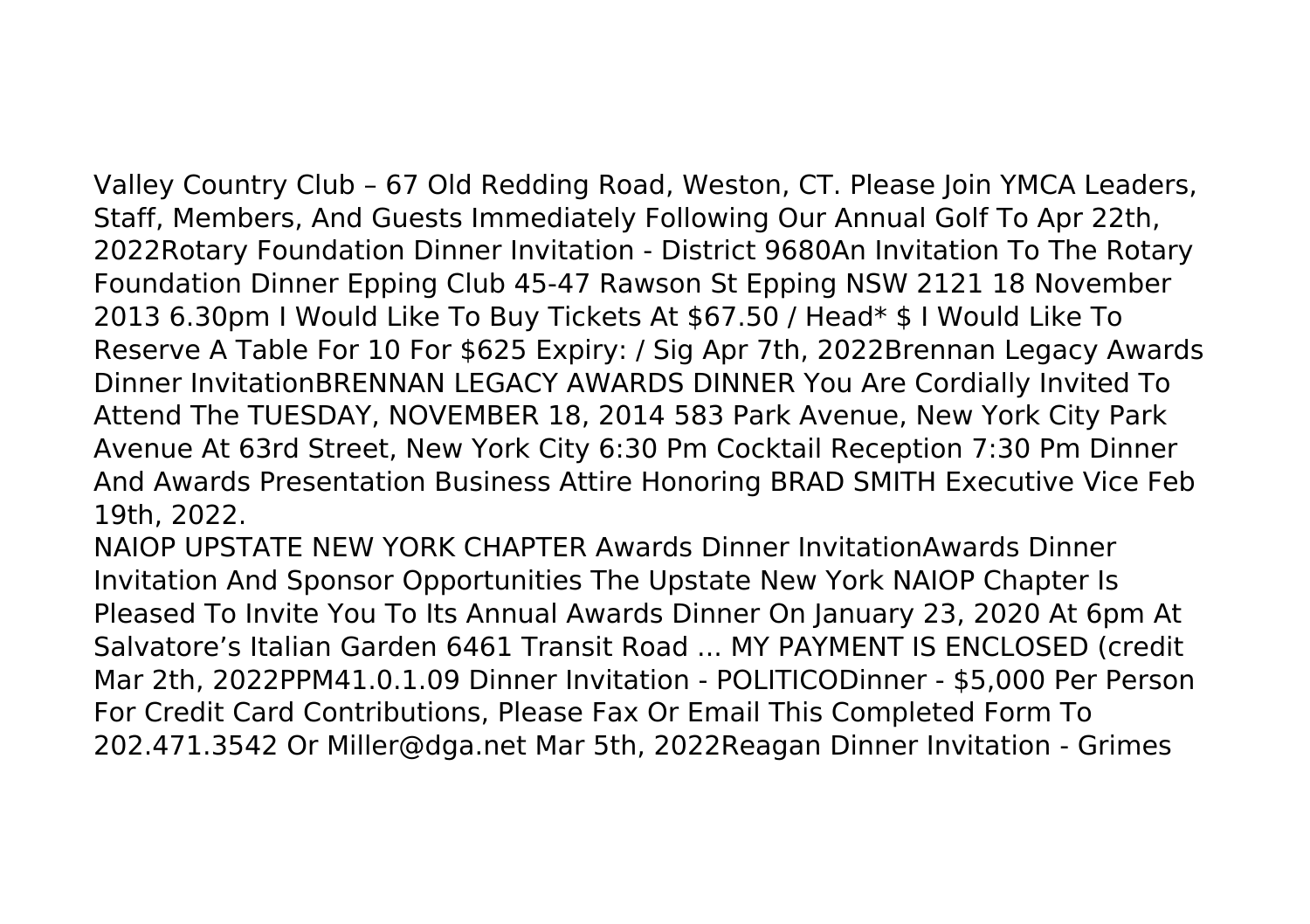County Republican PartySteak Dinner 6:30 P.M. Late VIP Reservation \$85 (Postmarked After January 20, 2018) Late General Reservation \$75 (Postmarked After January 20, 2018) No Reservations Accepted After 6:00 P.M., Tuesday, January 30, 2018 Response Card Enclosed Table Sponsorships Available: See Response Card Mar 4th, 2022.

Rotary Foundation Dinner Invitation - District 9680 2015The Invitation Is Open To All Rotarians And Their Guests And The Generous Companies Supporting Our Program. A Special Invitation To All Paul Harris Fellows, Paul Harris Society Members And Foundation Major Donors. Program 6.30 - 7.00pm Fellowship And Pre-dinner Drinks 7.00 Introductions May 8th, 2022Friends Of Aullwood Annual Dinner Meeting 2018 InvitationCard Expiration Date (month/year) \_\_\_\_\_ CVV Code (3 Digit Code On Back Of Card) Friends Of Aullwood 2018 Annual Meeting Dinner May 18th, 2022Japan Society 2019 Annual Dinner Invitation2019 ANNUAL DINNER VICE CHAIRS RSVP By Enclosed Card Black Tie Optional Maurice R. Greenberg Chairman C. V. Starr & Co., Inc. And The Starr Foundation Alan S. MacDonald Vice Chairman Citi Masaki Nakajima President & CEO Sumitomo Corp Jun 22th, 2022. 2019 Christmas Dinner Invitation Updated TitleINVITATION The President And Council Of The Royal Society Of Tasmania Warmly Invite Members And Friends To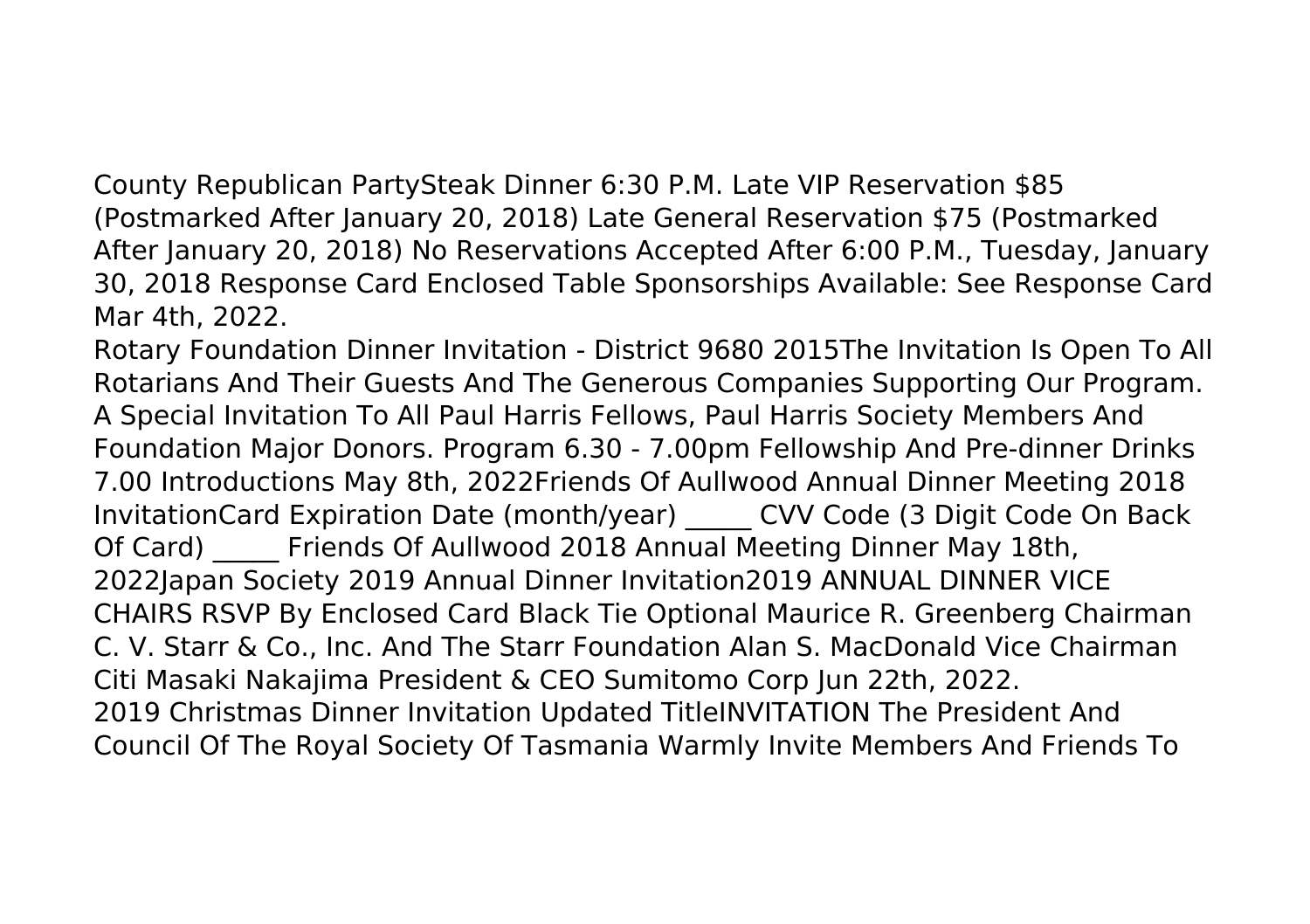The 2019 Christmas Function To Be Held On Tuesday 3 December, 6pm At The CSIRO Lecture Theatre, Castray Esplanade, Apr 16th, 20222019 Legacy Dinner Invitation Final - WayneGold Clover: 10 Tickets, Business Card Ad (2.125" W X 7.5" H) \$1,000: One-year Sponsor Silver Clover: 4 Tickets, Sponsor Page Recognition \$500: One-year Sponsor Bronze Clover: 2 Tickets, Sponsor Page Recognition \$250: One-year Sponsor Friend Of 4-H: Sponsor Page Recognition \$100: One-year Sp Feb 5th, 2022Annual Installation Dinner 2015 INVITATIONCocktail Hour 5:30 P.m. | Dinner At 6:30 P.m. INVITATION The Roseville Chamber Of Commerce Invites You To An Evening Annual Installation Dinner 2015 Honoring Incoming President Kim Silvers, Silvers HR LLC And Retiring President Randy Wilson S Mar 16th, 2022. 2018 Symphony Wine Dinner Invitation - Houston SymphonySeated Dinner 10:00 P.m. Dessert, Coffee And Close Of Auction Multi-Course Seated Dinner By City Kitchen Fabulous Décor By Richard W. Flowers - The Events Company Dinner Wine Pairing Selections By Lindy & John Rydman And Lisa Rydman Of Spec's Wines, Spirits & Finer Foods Benefiting T May 23th, 2022

There is a lot of books, user manual, or guidebook that related to Team Dinner